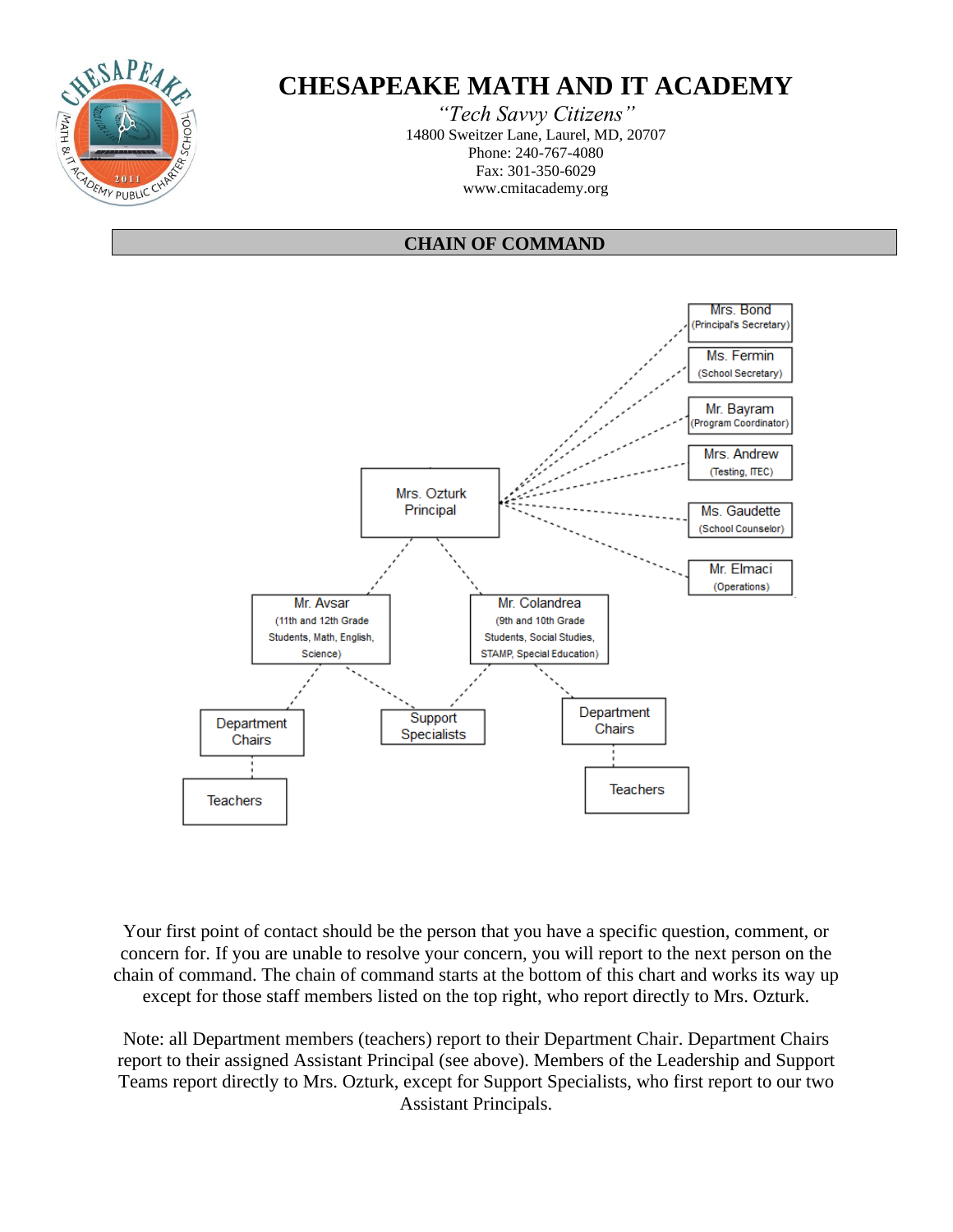

## **CHESAPEAKE MATH AND IT ACADEMY**

*"Tech Savvy Citizens"* 14800 Sweitzer Lane, Laurel, MD, 20707 Phone: 240-767-4080 Fax: 301-350-6029 www.cmitacademy.org

### **STAFF DIRECTORY**

### **STAFF SUBJECT/TITLE EMAIL ADDRESS**

| <b>LEADERSHIP TEAM</b> |                                     |                            |
|------------------------|-------------------------------------|----------------------------|
| Mrs. Ozturk            | Principal                           | gozturk@cmitacademy.org    |
| Mr. Avsar              | Assistant Principal (11th and 12th) | favsar@cmitacademy.org     |
| Mrs. Colandrea         | Assistant Principal (9th and 10th)  | tcolandrea@cmitacademy.org |
| Mrs. Bond              | Principal's Secretary/Registrar     | sbond@cmitacademy.org      |
| Mr. N. Bayram          | <b>STEM Program Coordinator</b>     | nbayram@cmitacademy.org    |

| <b>SCHOL SUPPORT STAFF TEAM</b> |                                         |                             |
|---------------------------------|-----------------------------------------|-----------------------------|
| Ms. Abraha                      | <b>HS</b> Nurse                         | hsnurse@cmitacademy.org     |
| Mrs. Andrew                     | <b>Testing Coordinator/ITEC Liaison</b> | candrew@cmitacademy.org     |
| Mr. Armstrong                   | IT Technician                           | sarmstrong@cmitacademy.org  |
| Mr. Bond                        | <b>Support Staff</b>                    | kbond@cmitacademy.org       |
| Mr. Elmaci                      | <b>Operations Manager</b>               | operations@cmitacademy.org  |
| Ms. Fermin                      | <b>Front Office Secretary</b>           | cfermin@cmitacademy.org     |
| Ms. Gaudette                    | Professional School Counselor           | ngaudette@cmitacademy.org   |
| Ms. Graham                      | <b>ITEC Substitute</b>                  | ggraham@cmitacademy.org     |
| Mr. Jones                       | <b>Support Staff</b>                    | eujones@cmitacademy.org     |
| Ms. Jones                       | <b>Support Staff</b>                    | kjones@cmitacademy.org      |
| Ms. Richardson                  | <b>Support Staff</b>                    | srichardson@cmitacademy.org |

| <b>MATHEMATICS DEPARTMENT</b> |                                |                             |
|-------------------------------|--------------------------------|-----------------------------|
| Mr. Bruchey                   | Math Teacher, Department Chair | nbruchey@cmitacademy.org    |
| Mr. Caldwell                  | Math Teacher                   | gcaldwell@cmitacademy.org   |
| Ms. Eclevia                   | Math Teacher                   | meclevia@cmitacademy.org    |
| Ms. Gebrehiwot                | Math Teacher                   | agebrehiwot@cmitacademy.org |
| Ms. Keskin                    | Math Teacher                   | ekeskin@cmitacademy.org     |
| Ms. Subasi                    | Math Teacher                   | tsubasi@cmitacademy.org     |
| Mr. Toksoz                    | Math Teacher                   | otoksoz@cmitacademy.org     |

| <b>SPECIAL EDUCATION DEPARTMENT</b> |                                             |                               |
|-------------------------------------|---------------------------------------------|-------------------------------|
| Dr. Holmes                          | Special Education Teacher, Department Chair | $\mu$ gholmes@cmitacademy.org |
| Mr. Destrv                          | <b>Special Education Teacher</b>            | tdestry@cmitacademy.org       |